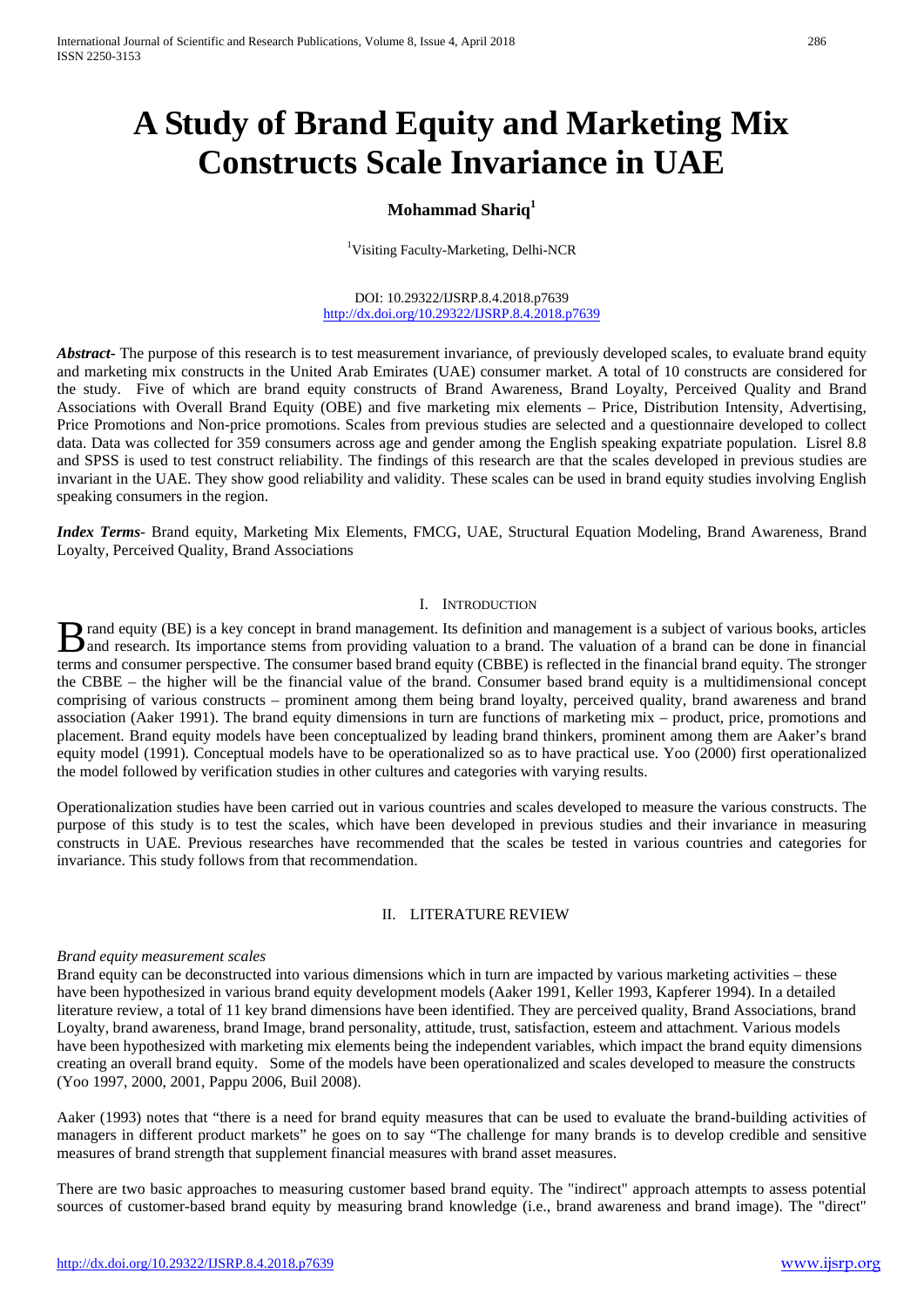approach attempts to measure customer-based brand equity more directly by assessing the impact of brand knowledge on consumer response to different elements of the firm's marketing program. The indirect and direct approaches to measuring customer-based brand equity are complementary and should be used together (Keller, 1993).

Lassar et al (1993) were among the first to work on developing scales to measure brand equity. They operationalized brand equity as "the enhancement in the perceived utility and desirability a brand name confers on a product". It is the consumers' perception of the overall superiority of a product carrying that brand name when compared to other brands. The scales measured 5 constructs of performance, social image, value, trustworthiness and attachment. The scales were developed after four studies in which the initial scale of 83 items were narrowed to 17. The resulting scale was significantly correlated with an overall measure of brand equity. The scale was tested in two product categories where it was found that prices reflected the equity associated with the brand.

Yoo (1997, 2001) in a first of is kind study on brand equity explores the relationships between selected marketing mix elements and the creation of brand equity. They proposed a conceptual framework in which marketing elements are related to the dimensions of brand equity, that is, perceived quality, brand loyalty, and brand associations combined with brand awareness. These dimensions are then related to brand equity. The empirical tests using a structural equation model support the research hypotheses. The results show that frequent price promotions, such as price deals, are related to low brand equity, whereas high advertising spending, high price, good store image, and high distribution intensity are related to high brand equity. A 34 item measurement scale was developed, of which 4 items were to measure overall brand equity, 19 to measure the brand equity dimensions and 15 to measure the marketing mix constructs.

Washburn(2002) working on the scales proposed by Yoo & Donthu (1997, 2001) – tested a total of 7 constructs – MBE (4), OBE (1) and two constructs measuring attitude toward the brand and purchase intention slightly modified and in a different context to examine the robustness of the scale. The results of the ten-item, three-factor MBE model are most consistent with Yoo and Donthu's (1997) findings. The researchers were able to improve the model using Yoo and Donthu's (1997) same three-factor structure but by examining all 15 items rather than the ten item ultimately used by Yoo and Donthu (1997). The analysis also found acceptable fits, with acceptable composite reliability and variance extracted, for a four-factor MBE model, again starting with 15 items. In situations where a four-factor analysis is imperative, it is recommended that is be used with caution. This model should be used with even closer attention paid to fit and residuals. The results of this research provide some support for Yoo and Donthu's (1997) OBE model and three-factor MBE models. Nonetheless, the support is inadequate to offer an unconditional endorsement of Yoo and Donthu's (1997) brand equity measures.

Buil (2008), developed and tested a 6 construct model to study the measurement invariance of the consumer-based brand equity scale across two samples of UK and Spanish consumers. Their findings were that the brand equity scale was invariant across the two countries. The Results showed that the consumer-based brand equity scale has similar dimensionality and factor structure across countries. In addition, consumers responded to the items of brand equity in the same way, which allows meaningful comparison of scores.

Tong (2009) explored the effectiveness of eight selected marketing activities in creating brand equity in the Chinese clothing market. The results indicate the positive effects of store image, celebrity endorsement, event sponsorship, web advertising, and non-price promotions on brand equity in China as well as the detrimental impact of frequent price promotions. A 20 items scale was used to measure the constructs.

A total of 10 constructs were identified for this study – 5 endogenous being Brand Equity, Brand Awareness, Brand Loyalty, Perceived Quality and Brand Associations and 5 exogenous and independent constructs namely Price, Distribution Intensity, Advertising, Price Promotions and Non-Price Promotions that will be measured. A total of 33 measurement items were identified for the study. The scales used were initially developed by Yoo and Donthu (2000, 2001) and subsequently used in as is or adapted by Rajh (2005), Atilgan (2005), Pappu (2005), Yasin (2007), Buil (2008), Tong (2009). Refer to Table 1 for a summary.

## *Multi-Item Scale Evaluation*

A construct is an unobservable or latent concept that the researcher can define in conceptual terms but cannot be directly measured or measured without error. It is defined in varying degrees of specificity, ranging from quite narrow concepts to more complex or abstract concepts, such as intelligence or emotions. No matter what its level of specificity, however, a construct cannot be measured directly and perfectly but must be approximately measured by multiple indicators. Operationalization a construct refers to selecting its measurement scale items which can either be taken from previous research or developed by the researcher (Hair, 2006). A measurement scale is used to evaluate a construct, which is a multi-item scale as there are multiple indicators to evaluate the constructs.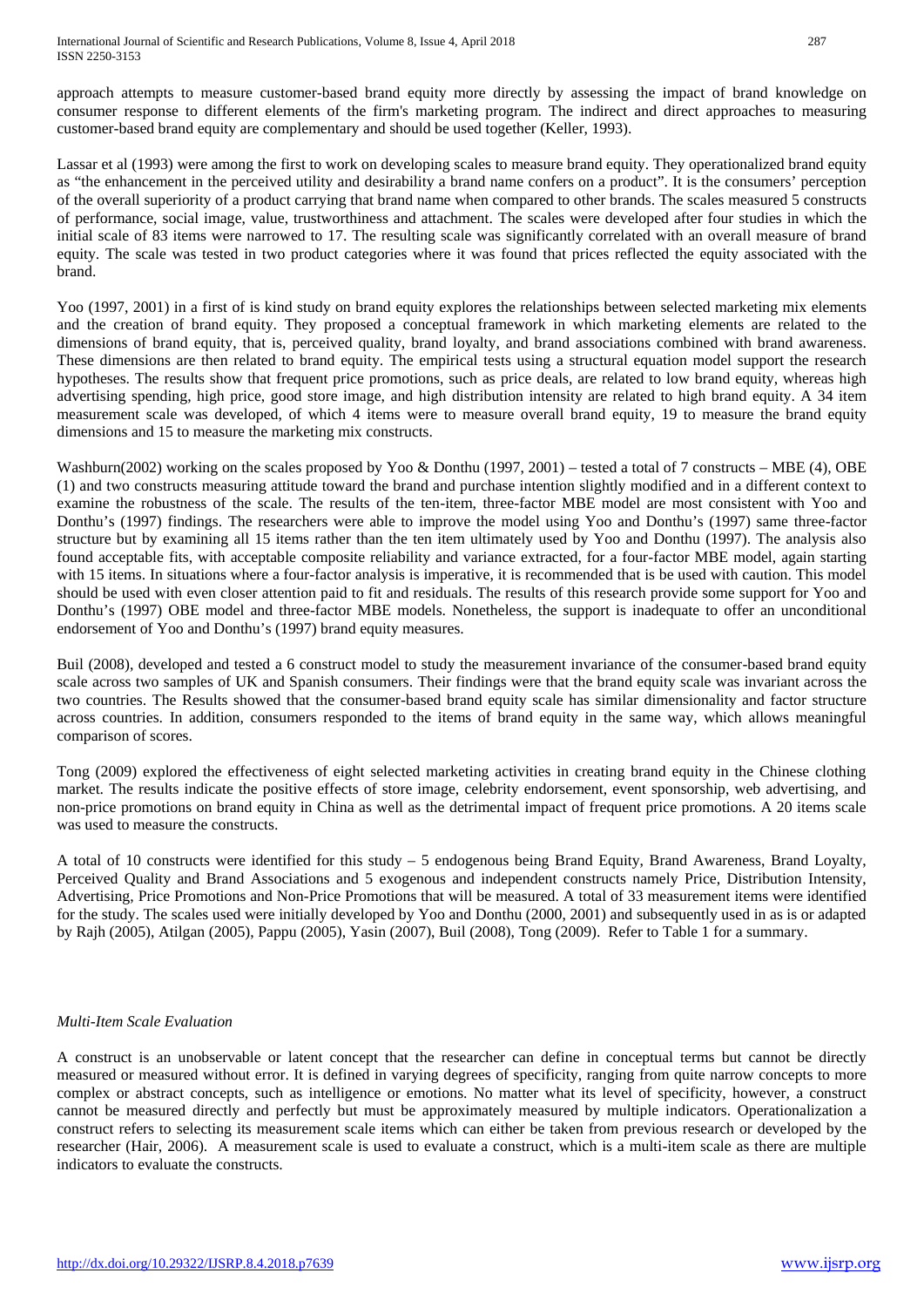A multi-item scale needs to be evaluated for accuracy and applicability which is done through an assessment of **reliability, validity**, and **dimensionality** of the scale (Hair, 2006; Malhotra, 2007).

## *Reliability*

Reliability is an assessment of the degree of consistency between multiple measurements of a variable (Hair, 2006). It refers to the extent to which a scale produces consistent results if repeated measurements are made. Reliability is assessed by determining the proportion of systematic variation in a scale which is done by determining the scores obtained from different administrations of the scale. If the association is high, the scale yields consistent results and is therefore reliable. Of the three approaches for assessing reliability (test-retest, alternative-forms and internal consistency methods) we will take the internal consistency approach. Internal consistency reliability is used to assess the reliability of a summated scale where several items are summed to form a total score. In a scale of this type, each item measures some aspect of the construct measured by the entire scale, and the items should be consistent in what they indicate about the characteristic. This measure focuses on the internal consistency of the set of items forming the scale. The coefficient alpha or Cronabach's alpha will be used to test the internal consistency reliability (Malhotra, 2007).

Reliability coefficient with Cronbach's Alpha – generally agreed lower limit is .70 although it may decrease to .60 in exploratory research. A value of 0.6 or less generally indicates unsatisfactory internal consistency reliability (Hair, 2006).

## *Validity*

Validity is the extent to a scale or a set of measures accurately represents the concept of interest (Hair, 2006). The validity of a scale may be defined as the extent to which differences in observed scale scores reflect true differences among objects on the characteristic being measured, rather than systematic or random error (Malhotra, 2007). Content validity and construct validity are what will be assessed here.

**Content validity** is the assessment of the correspondence of the variables to be included in a summated scale and its conceptual definition. This form of validity, also known as face validity, subjectively assesses the correspondence between the individual items and the concept through ratings by expert judges, pretests with multiple sub-populations, or other means. The objective is to ensure that the selection of scale items extends past just empirical issues to also include theoretical and practical considerations (Hair 2006). It is a subjective but systematic evaluation of how well the content of a scale represents the measurement task at hand where the researcher or someone else examines whether the scale items adequately cover the domain of the construct being measured (Malhotra, 2007).

Scales selected for this study were adapted from previous studies, they were also run by marketing professionals and consumers for assessment.

**Construct validity** addresses the question of what construct or characteristic the scale is measuring where the researcher attempts to answer theoretical questions about why the scale works and what deductions can be made concerning the underlying theory which therefore requires a sound theory of the nature of constructs being measured and how it relates to other constructs (Malhotra, 2007).

Construct validity is the extent to which a set of measured items actually reflects the theoretical latent construct those items are designed to measure. Thus, it deals with the accuracy of measurement. Evidence of construct validity provides confidence that item measurers taken from a sample represent the actual true score that exists in the population (Hair, 2006).

## *A. Convergent validity*

Convergent validity assesses the degree to which two measures of the same concept are correlated. Here the researcher may look for alternatives measures of a concept and then correlate them with the summated scale. High correlations here indicate that the scale is measuring its intended concept. (Hair, 2006). Convergent validity is the extent to which the scale correlates positively with other measures of the same construct (Malhotra, 2007).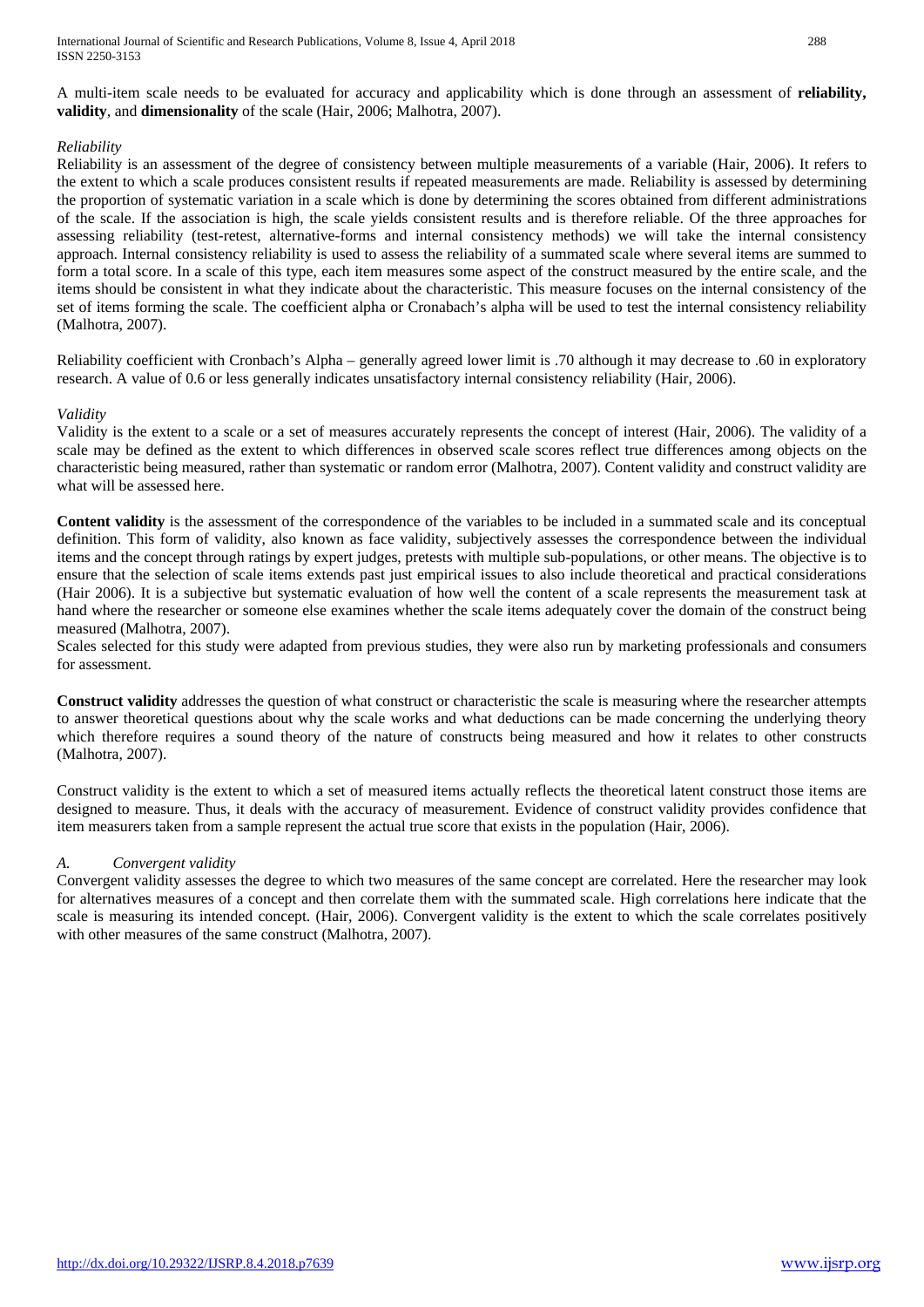International Journal of Scientific and Research Publications, Volume 8, Issue 4, April 2018 289 ISSN 2250-3153

Table I: Summary of Scales Tested Across Studies

|                      |                                         | Yoo<br>(1997)  | Yoo<br>(2000)  | Low<br>(2002)    | Washburn<br>(2002) | <b>Buil</b><br>(2008) | Tong<br>(2009) |
|----------------------|-----------------------------------------|----------------|----------------|------------------|--------------------|-----------------------|----------------|
|                      | Overall Brand Equity                    |                | $\overline{4}$ |                  | 5                  |                       | 3              |
| <b>Brand Equity</b>  | Perceived quality                       | $\overline{2}$ | 6              | $\mathbf{3}$     | 6                  | 4                     | $\mathbf{3}$   |
| <b>Dimensions</b>    | <b>Brand loyalty</b>                    | 3              | 3              |                  | 3                  | 3                     | 5              |
|                      | Brand associations with brand awareness | 5              | 6              |                  |                    |                       |                |
|                      | <b>Brand awareness</b>                  |                |                |                  | 3                  | 5                     | $\mathbf{3}$   |
|                      | Brand association                       |                |                |                  | 3                  |                       | 4              |
|                      | Perceived value                         |                |                |                  |                    | 3                     |                |
|                      | Brand personality                       |                |                |                  |                    | $\mathbf{3}$          |                |
|                      | Organizational associations             |                |                |                  |                    | $\mathsf{3}$          |                |
|                      | Brand image                             |                |                | $\boldsymbol{6}$ |                    |                       |                |
|                      | <b>Brand attitude</b>                   |                |                | $\mathbf{3}$     | 5                  |                       |                |
|                      | Purchase Intention                      |                |                |                  | $\overline{c}$     |                       |                |
| <b>Marketing Mix</b> | Price                                   |                | 3              |                  |                    |                       |                |
|                      | Store image                             |                | 3              |                  |                    |                       | $\overline{c}$ |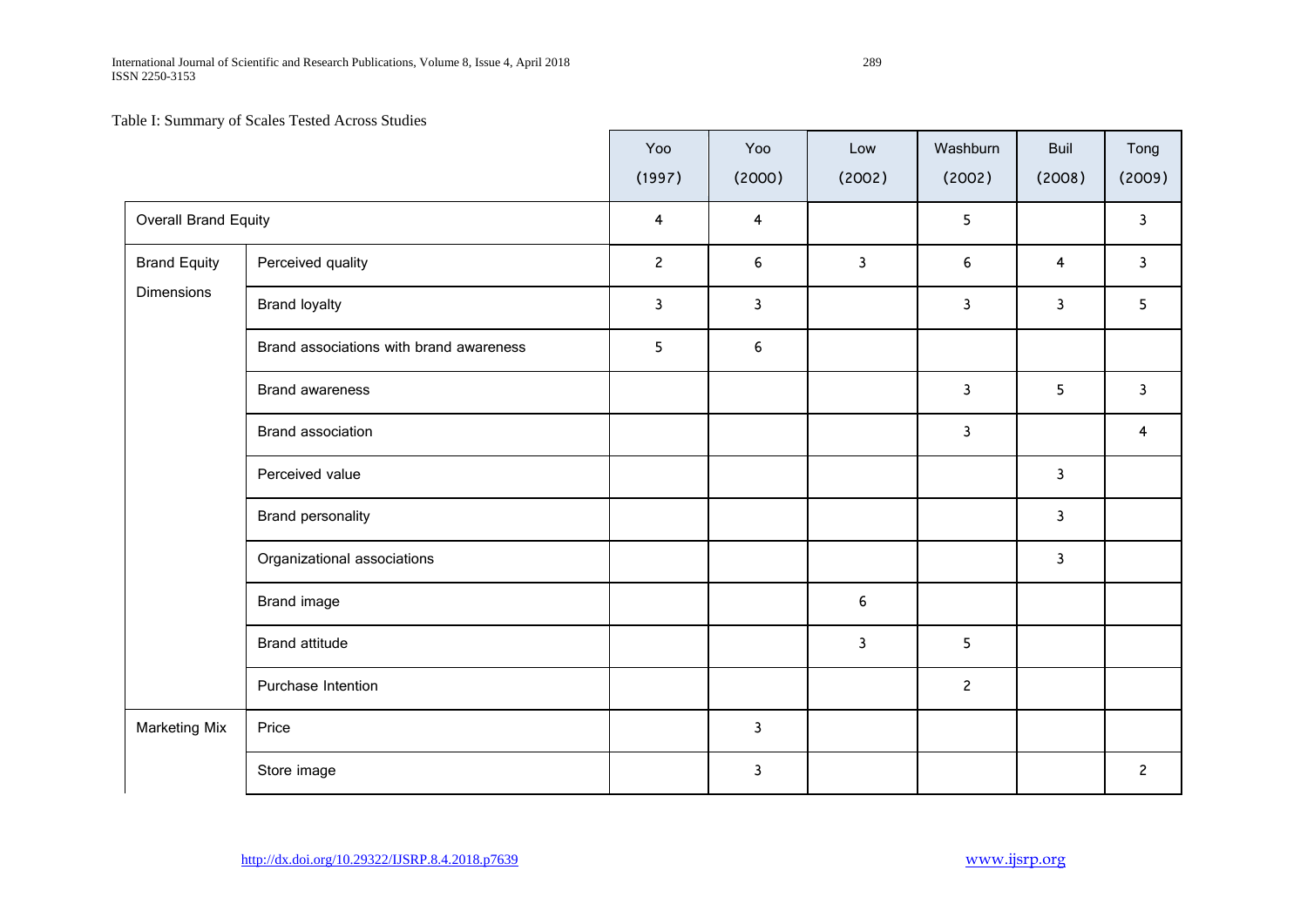International Journal of Scientific and Research Publications, Volume 8, Issue 4, April 2018 290 ISSN 2250-3153

| Distribution intensity |  |  |  |
|------------------------|--|--|--|
| Advertising spending   |  |  |  |
| Price deals            |  |  |  |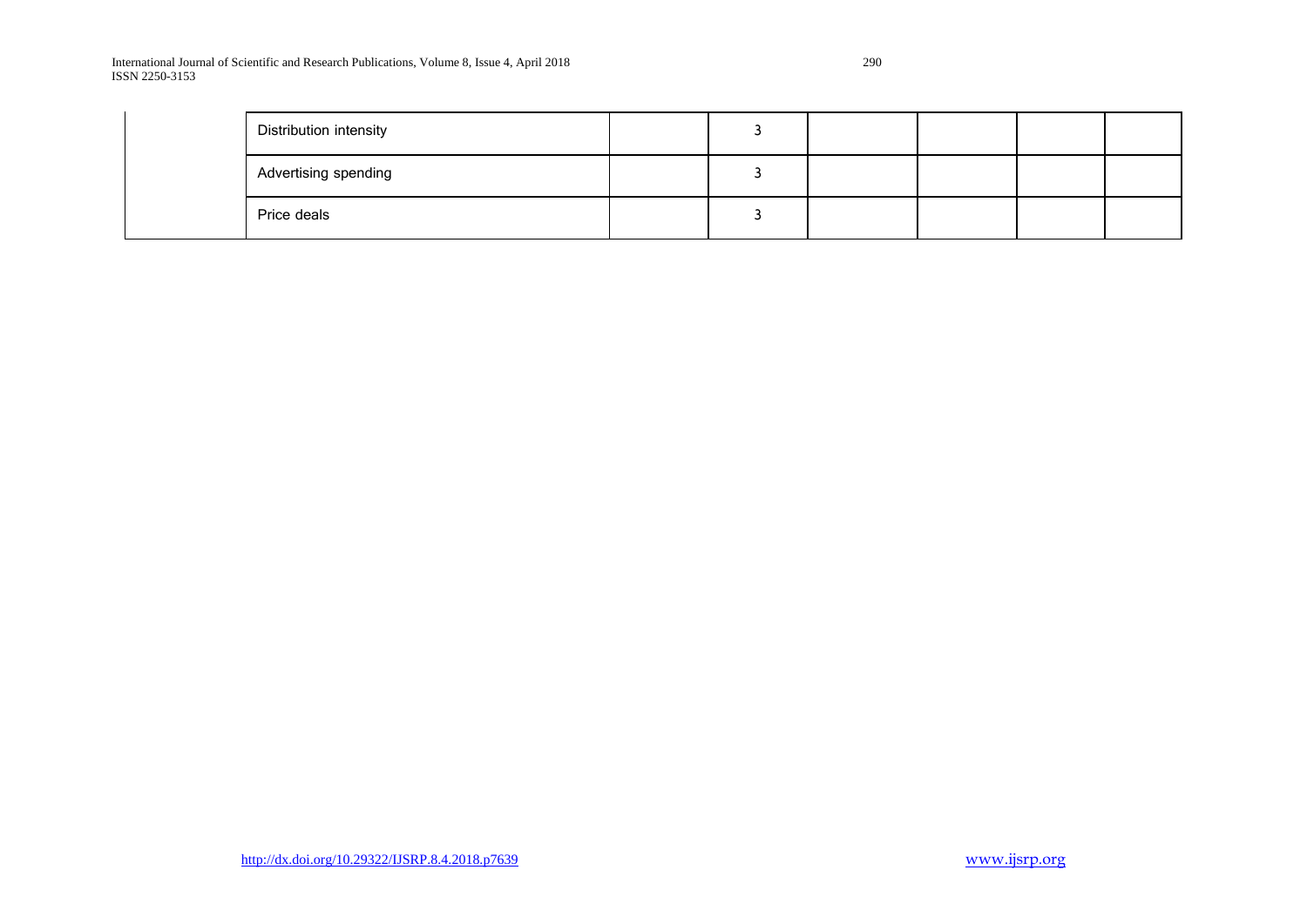CFA provides a range of information to evaluate convergent validity – Maximum likelihood factor loading estimates and their associated t-values to be evaluated. Loadings should be atleast .5 and preferably .7, variance-extracted measures should equal or exceed 50% while .70 is considered the threshold for reliability of a construct (Hair, 2006).

## *B. Discriminant validity*

Discriminant validity is the degree to which two conceptually similar concepts are distinct. The empirical test is again the correlation among measures, but this time the summated scale is correlated with a similar, but conceptually distinct measure. Now the correlation should be low, demonstrating the summated scale is sufficiently different from other similar concept (Hair, 2006). Discriminant validity is the extent to which a measure does not correlate with other constructs from which it is supposed to differ which involves demonstrating a lack of correlation among differing constructs (Malhotra, 2007). The conservative approach for establishing discriminant validity compares the variance-extracted estimates for each factor with the squared interconstruct correlations associated with that factor which should be greater implying that are no problems with discriminant validity (Hair, 2006).

## *C. Nomological validity*

Nomological validity refers to the degree that the summated scale makes accurate predictions of other concepts in a theoretically based model. The researcher must identify theoretically supported relationships from prior research and then assess whether the scale has corresponding relationships. (Hair 2006). Nomological validity assesses the relationship between theoretical constructs where it seeks to confirm significant correlations between the constructs as predicted by theory. (Malhotra, 2007). The correlation matrix in EFA to analyze the extent to which the constructs are related to one another.

## *Unidimensionality*

Unidimensionality implies that all the items in a scale are strongly associated with each other and represent a single concept. Factor analysis plays a pivotal role in making an empirical assessment of the dimensionality of a set of items by determining the number of factors and the loadings of each variable on the factor(s). The test of unidimensionality is that each summated scale should consist of items loading highly on a single factor. All cross loadings are hypothesized to be 0 when unidimensional constructs exist. Covariance among error terms of two measured variables should also be evaluated. Significant between-construct error covariances suggest that the two items associated with these error terms are more highly related to each other than the original measurement model predicted implying significant cross-loading exist. Unidimensionality can be assessed by exploratory factor analysis or confirmatory factor analysis (Hair, 2006)

Factor analysis provides the researcher with an empirical assessment of the inter-relationships among variables, essential in forming the conceptual and empirical foundation of a summated scale assessment of content validity and scale dimensionality.

Table II summarises the information.

Table II: Summary of Scales Tested Across Studies

| <b>Parameter</b>                   |                         |                          | <b>Measure Description</b>                                                                                                                                                                                                      |                                                                                                            |  |  |  |  |
|------------------------------------|-------------------------|--------------------------|---------------------------------------------------------------------------------------------------------------------------------------------------------------------------------------------------------------------------------|------------------------------------------------------------------------------------------------------------|--|--|--|--|
| Reliability (Internal Consistency) |                         |                          | Cronabach's alpha                                                                                                                                                                                                               | > .70                                                                                                      |  |  |  |  |
| Validity                           | <b>Content Validity</b> | <b>Face Validity</b>     | Subjective                                                                                                                                                                                                                      |                                                                                                            |  |  |  |  |
|                                    | Construct               | Convergent               | Factor loadings                                                                                                                                                                                                                 | At least .5 and preferably .7                                                                              |  |  |  |  |
|                                    | Validity                | validity                 | Variance Extracted                                                                                                                                                                                                              | Equal or exceed 50% while<br>considered<br>is<br>the<br>.70<br>threshold for reliability of a<br>construct |  |  |  |  |
|                                    |                         | Discriminant<br>validity | Compares the variance-extracted estimates for each<br>factor with the squared interconstruct correlations<br>associated with that factor which should be greater<br>implying that are no problems with discriminant<br>validity |                                                                                                            |  |  |  |  |
|                                    |                         | Nomological<br>validity  | Determines whether the scale demonstrates the<br>relationships shown to exist based on theory and prior<br>research                                                                                                             |                                                                                                            |  |  |  |  |
| Unidimensionality                  |                         | Factor analysis          | Standardized loading estimates should be .5 or higher                                                                                                                                                                           |                                                                                                            |  |  |  |  |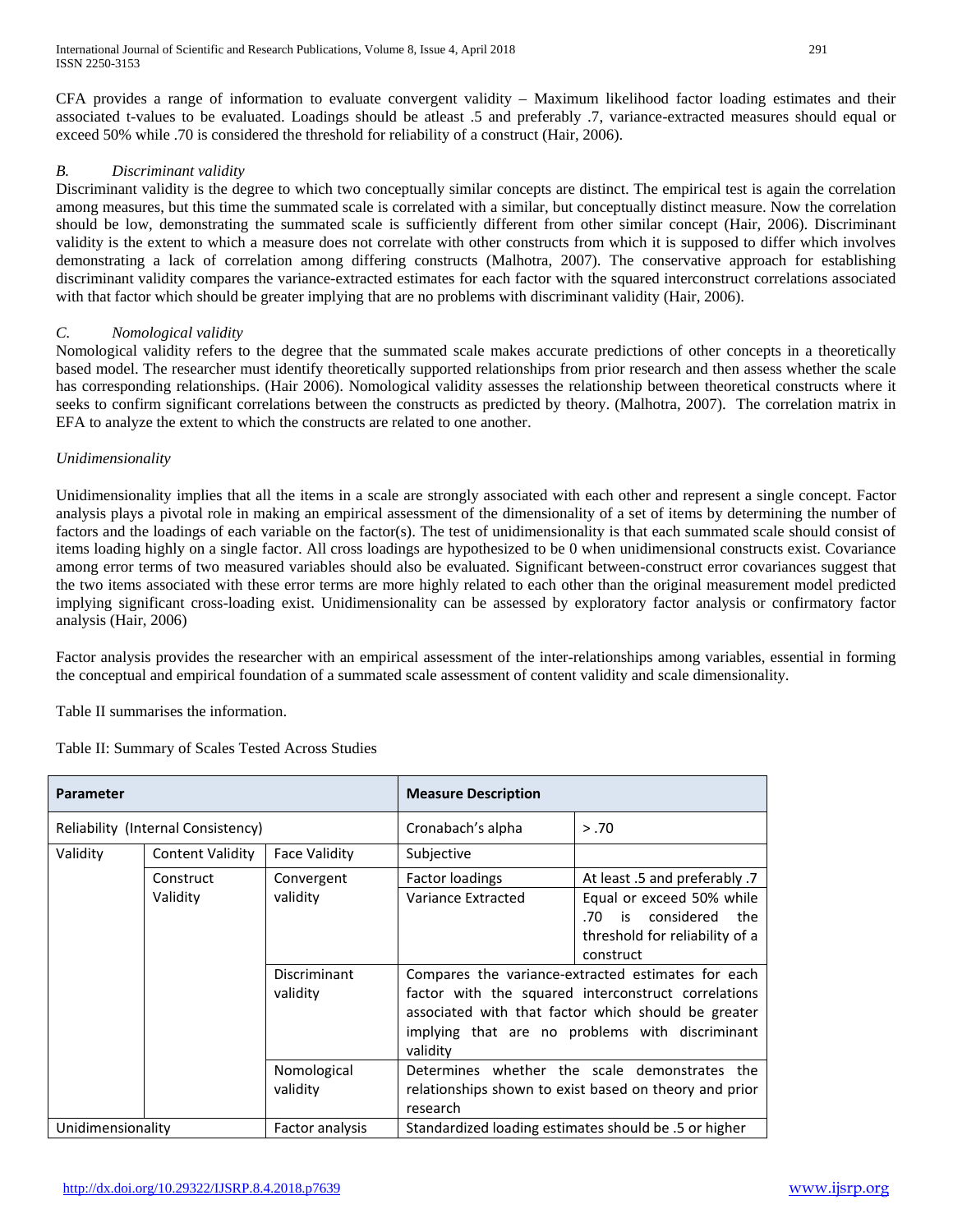The methodology followed is summarized in the steps below:

- A. Finalizing the items for scale to measure each construct
- B. Questionnaire development and data collection
- C. Consumer characteristics, sampling details and data collection
- D. Data analysis

A. Finalizing the items for scale to measure each construct Items were selected from previous studies.

Table III: Scale Items to measure constructs

| <b>Construct</b>    | No           | Item                                                                                     |
|---------------------|--------------|------------------------------------------------------------------------------------------|
| Overall             | $\mathbf{1}$ | I would buy this brand rather than any other brand even if they are the same             |
| <b>Brand</b>        | 2            | Even if another brand has same features as this brand, I would prefer to buy this brand  |
| equity              | 3            | If there is another brand as good as this brand, I would buy the new brand               |
| (OBE)               | 4            | If I had to choose among brands - I would choose this brand                              |
|                     | 5            | If there is another brand as good as this brand, I prefer to buy this brand              |
| <b>Brand</b>        | 6            | I consider myself to be loyal to this brand                                              |
| Loyalty             | 7            | This brand would be my first choice when considering this product category               |
|                     | 8            | I will not buy another brand, in this product category, if this brand is not available   |
| <b>Brand</b>        | 9            | I am aware of this brand                                                                 |
| Awareness           | 10           | When I think of this product category, this brand is among the first brand that comes to |
|                     |              | my mind                                                                                  |
|                     | 11           | I know what this brand looks like                                                        |
| Perceived           | 12           | This brand offers very good quality products                                             |
| Quality             | 13           | The products of this brand are of consistent quality                                     |
|                     | 14           | This brand if of high quality                                                            |
| <b>Brand</b>        | 15           | I can quickly recall the symbol or logo of this brand                                    |
| Association         | 16           | This brand has a personality                                                             |
|                     | 17           | This brand has a unique brand image compared to other brands                             |
|                     | 18           | I like the brand image of this brand                                                     |
| Price               | 19           | The price of this brand is high                                                          |
|                     | 20           | The price of this brand is low                                                           |
|                     | 21           | This brand is expensive                                                                  |
| <b>Distribution</b> | 22           | This brand is available in more stores than competing brands                             |
| Intensity           | 23           | This brand is available in most of the retail outlets                                    |
|                     | 24           | This brand is distributed through as many stores as possible                             |
| Advertising         | 25           | This brand is advertised a lot                                                           |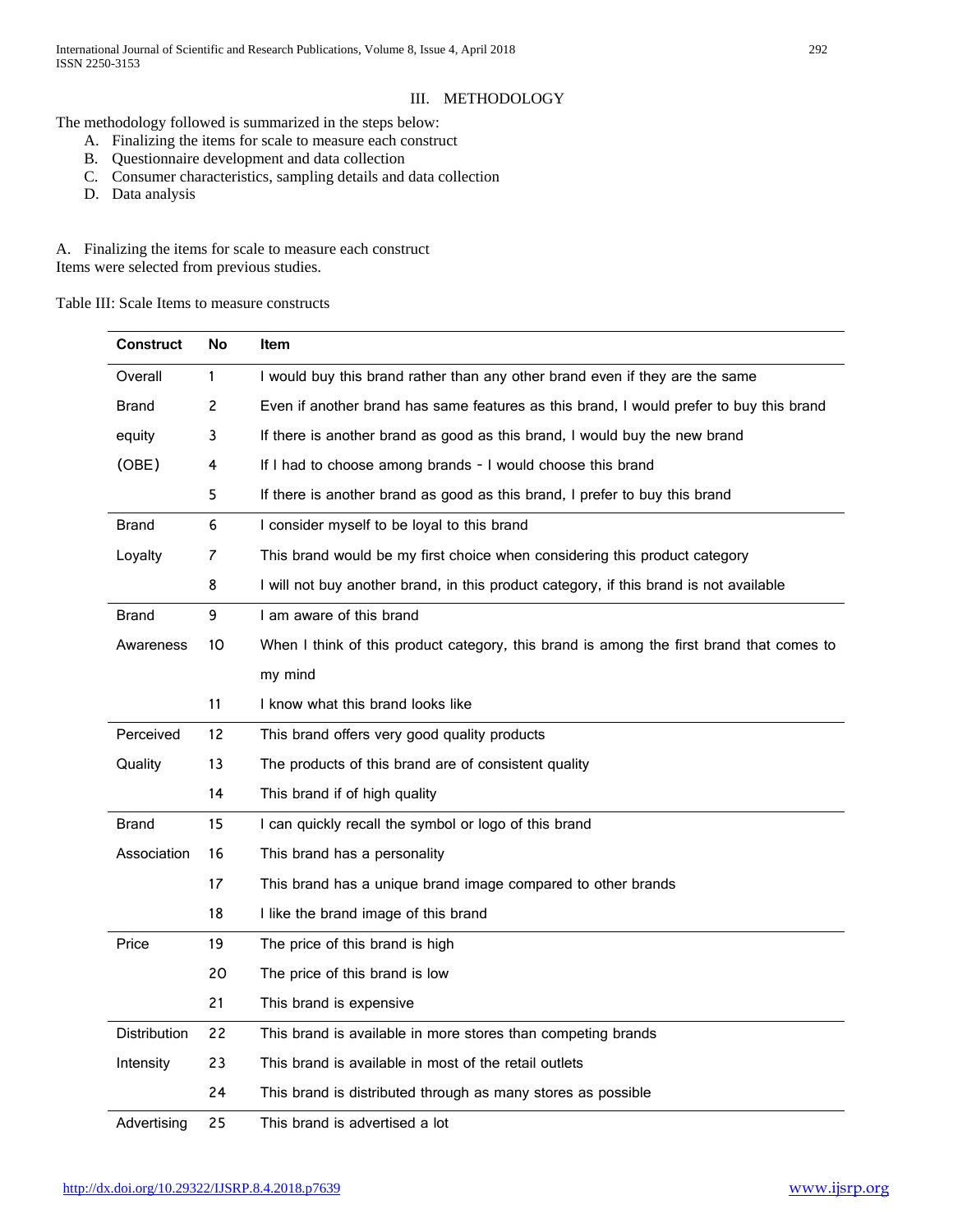|                   | 26  | I like the advertisements for this brand                                                   |  |  |  |  |  |  |  |
|-------------------|-----|--------------------------------------------------------------------------------------------|--|--|--|--|--|--|--|
|                   | 27  | The ad campaigns for this brand are seen frequently                                        |  |  |  |  |  |  |  |
| Price             | 28  | Price offers/discounts are frequently offered on this brand                                |  |  |  |  |  |  |  |
| Promotion         | 29  | There are too many price offers/discounts on this brand                                    |  |  |  |  |  |  |  |
|                   | 30  | There are frequent price discounts on this brand                                           |  |  |  |  |  |  |  |
| Non Price         | -31 | Non-price promotions like premium or prize draws for are frequently offered on this        |  |  |  |  |  |  |  |
| <b>Promotions</b> |     | brand                                                                                      |  |  |  |  |  |  |  |
|                   | 32  | Many times non-price promotions like premium or prize draw for this brand are              |  |  |  |  |  |  |  |
|                   |     | presented                                                                                  |  |  |  |  |  |  |  |
|                   | 33  | Prizes such as trips, raffles, scratch cards and free gifts are frequently offered on this |  |  |  |  |  |  |  |
|                   |     | brand                                                                                      |  |  |  |  |  |  |  |

#### B. *Questionnaire development and data collection*

Data was collected by the survey method using a questionnaire. A total of 10 constructs were to be measured. It is recommended that for each construct there should be atleast 3-4 items to measure (Hair 2006). To measure the 10 constructs a total of 33 items were identified. These items were taken from scales developed earlier in various studies.

The questionnaire itself had three parts. In section 1 – the consumer was asked to select a brand from a list of brands. This list had 15 brands. Strong and big brands (no1 or 2) in various food categories were selected across a range so as to appeal to the wider sampling target population. In section 2 the consumers had to answer questions on a 5 point Likert scale keeping the selected brand in mind. In section 3 personal data was collected.

## *C. Consumer characteristics, sampling details and data collection*

The target sampling population was set as male or females in the age group of 18 to 60 living in Dubai and Sharjah and a member of the non-Arab expatriate community. The sample size was set at 400. This was decided on a couple of factors – one, was the rule of thumb approach of 10 responses per item giving a total number of 330. Secondly, it is recommended that the larger the sample the better it is for multivariate analysis. Finally it being convenience sampling it was decided to have a larger sample size.

Respondents were approached in key areas – residential areas, offices and colleges where they were handed the questionnaire, which was a self-filling questionnaire, for completion. Of the total 400 questionnaires sent out 318 were received back. Of the 381, 22 were rejected for reasons of being incomplete or having absurd data, leaving 359 questionnaires for analysis.

Sampling methodology followed was convenience based. Convenience sampling refers to selecting at your convenience those cases that are easiest to obtain and the selection process is continues until the required sample size has been reached and is recommended in cases where there is very little variation in the population (Saunders 2003). Sub-groups were approached in such a manner to cover the age gender and socio-economic levels. Key groups of the target population were identified in various locations such as offices, residential areas and colleges.

As the objective of the data collection was understand the marketing elements and how it drives brand equity within the FMCG food sector – a set of 15 brands were chosen in discussion with marketing professionals, market observations and discussions with consumers. The idea behind the brand is that with the brand in mind the respondents answers the questions. For brands to trigger answers they have to be strong and big brands in their categories. The criterion was that the brands should be no1 or 2 in their respective product category. The brands were selected within the Fast Moving Consumer Goods (FMCG) category focusing on food brands. As the target consumer is across age and socio-economic level the brands were also chosen in a manner that the each consumer sub-set can choose the most familiar brand. The 15 brands chosen as stimulus to generate the data were Lipton, Galaxy, Cadbury, Afia, London Dairy, Mountain Dew, Tang, Nescafe, Pepsi, Red Label, Vimto, Coca Cola, Lurpak, Kit Kat and Red Bull.

#### *D. Data Analysis*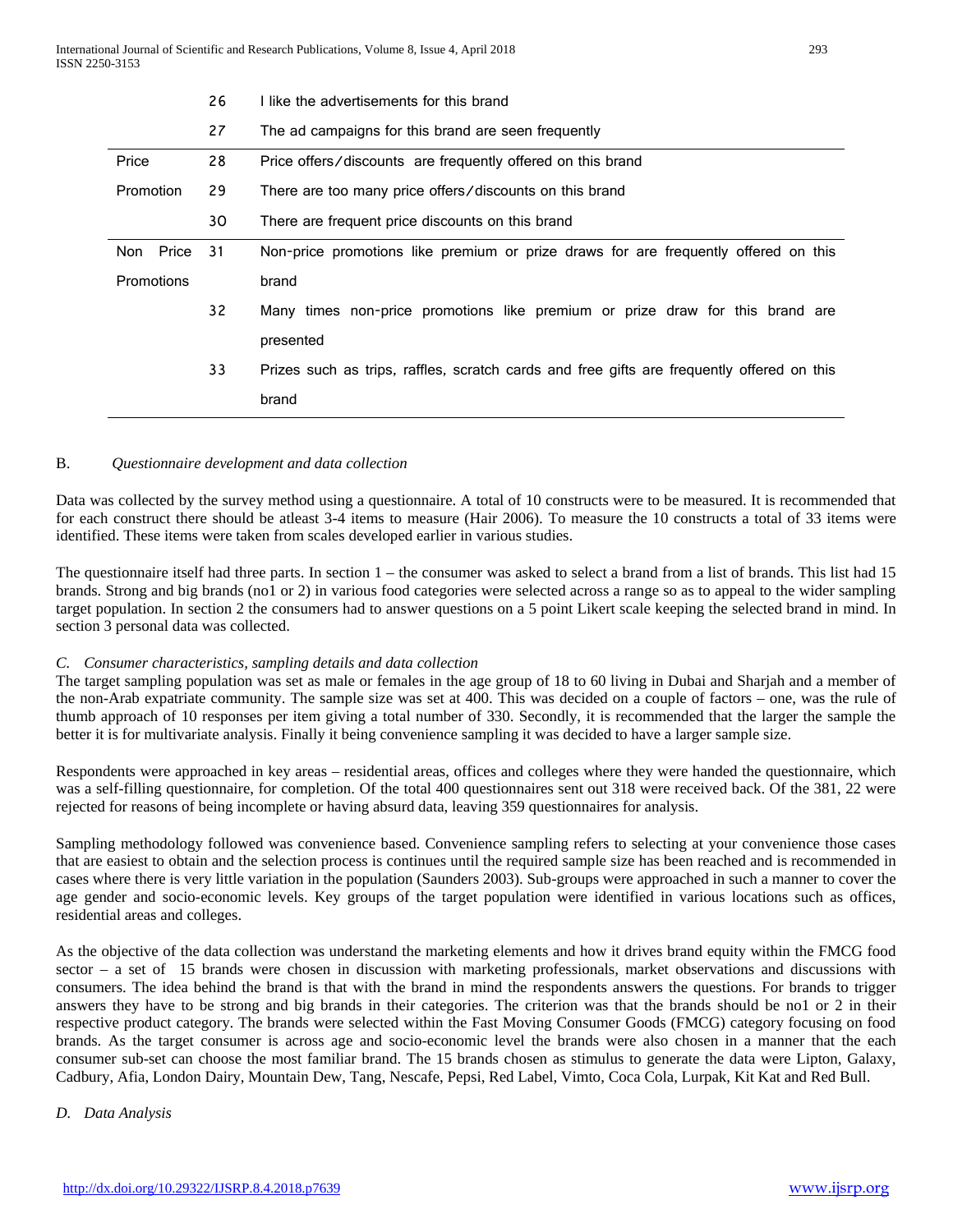Confirmatory Factor Analysis using Structural Equation Modeling (SEM) software Lisrel will be used to analyze the data. Exploratory factors analysis, using SPSS, will be used to conduct factor analysis. Refer to Table II for specific parameters that will be analysed.

## IV. RESULTS

## **Summary – Sample Characteristics:**

As observed from the above analysis the total respondents of 359 within the non-Arab expatriate community is young, educated and has an average to above average household income. Both the genders are represented in almost equal measures at 53% male and 47% female. 91% of the respondents are below the age of 45 which is representative of the population, and is also indicative of the younger nature of the population.

Also, the brand selection was done across all the brands with sub-groups showing skews towards individual brands as per the brand objectives and consumer profiles.

In summary the sample is representative and very suitable for the brand study intended.

## **Reliability & Construct Validity**

Cronbach's Alpha was calculated for all the factors with 33 items, using SPSS 18. 1 item was dropped and 1 changed to improve the Cronbach's Alpha of the scales. Construct Validity was analyzed using the factor loadings. Table 4 summarizes the findings.

The constructs that produced the highest Cronbach's Alpha were Non-Price Promotions (.85), Price Promotions (.82) and Brand Equity (.83). The other constructs above .7 were Price (.78), Advertising (.79) and Distribution was very near at .68. The rest of the constructs were less than .7 but over .6 – brand loyalty (.62), brand awareness (.62), perceived quality (.65) and brand associations (.61). These constructs were acceptable as they were close to the acceptable limit of .7.

| No             | <b>Variable Item Description</b> | No of | Cronbach's     | <b>VE</b> | <b>CR</b> | <b>Comment</b> |  |
|----------------|----------------------------------|-------|----------------|-----------|-----------|----------------|--|
|                |                                  | Items | Alpha $($ >.7) | ( > .5)   | (2.7)     |                |  |
| 1              | Price                            | 3     | 0.78           | 0.57      | 0.79      | Acceptable     |  |
| $\overline{c}$ | Distribution Intensity           | 3     | 0.68           | 0.45      | 0.71      | Marginal       |  |
| 3              | Advertising                      | 3     | 0.79           | 0.56      | 0.79      | Acceptable     |  |
| $\overline{4}$ | <b>Price Promotions</b>          | 3     | 0.82           | 0.61      | 0.83      | Acceptable     |  |
| 5              | Non-Price Promotions             | 3     | 0.85           | 0.66      | 0.85      | Acceptable     |  |
| 6              | <b>Brand Loyalty</b>             | 3     | 0.62           | 0.37      | 0.63      | Marginal       |  |
| $\overline{7}$ | <b>Brand Awareness</b>           | 3     | 0.62           | 0.35      | 0.61      | Marginal       |  |
| 8              | <b>Perceived Quality</b>         | 3     | 0.65           | 0.40      | 0.66      | Marginal       |  |
| 9              | <b>Brand Associations</b>        | 4     | 0.61           | 0.91      | 0.62      | Marginal       |  |
| 10             | <b>Overall Brand Equity</b>      | 4     | 0.83           | 0.54      | 0.83      | Acceptable     |  |

Table IV:Scale Items to measure constructs

#### **Unidimensionality**

Factor analysis was run on SPSS. The factors were inline with the theoretical assumptions. Refer to table 5 for findings.

Table V: Factorisation

| Price | PR1 0.78 |
|-------|----------|
|       | PR2 0.58 |
|       | PR3 0.87 |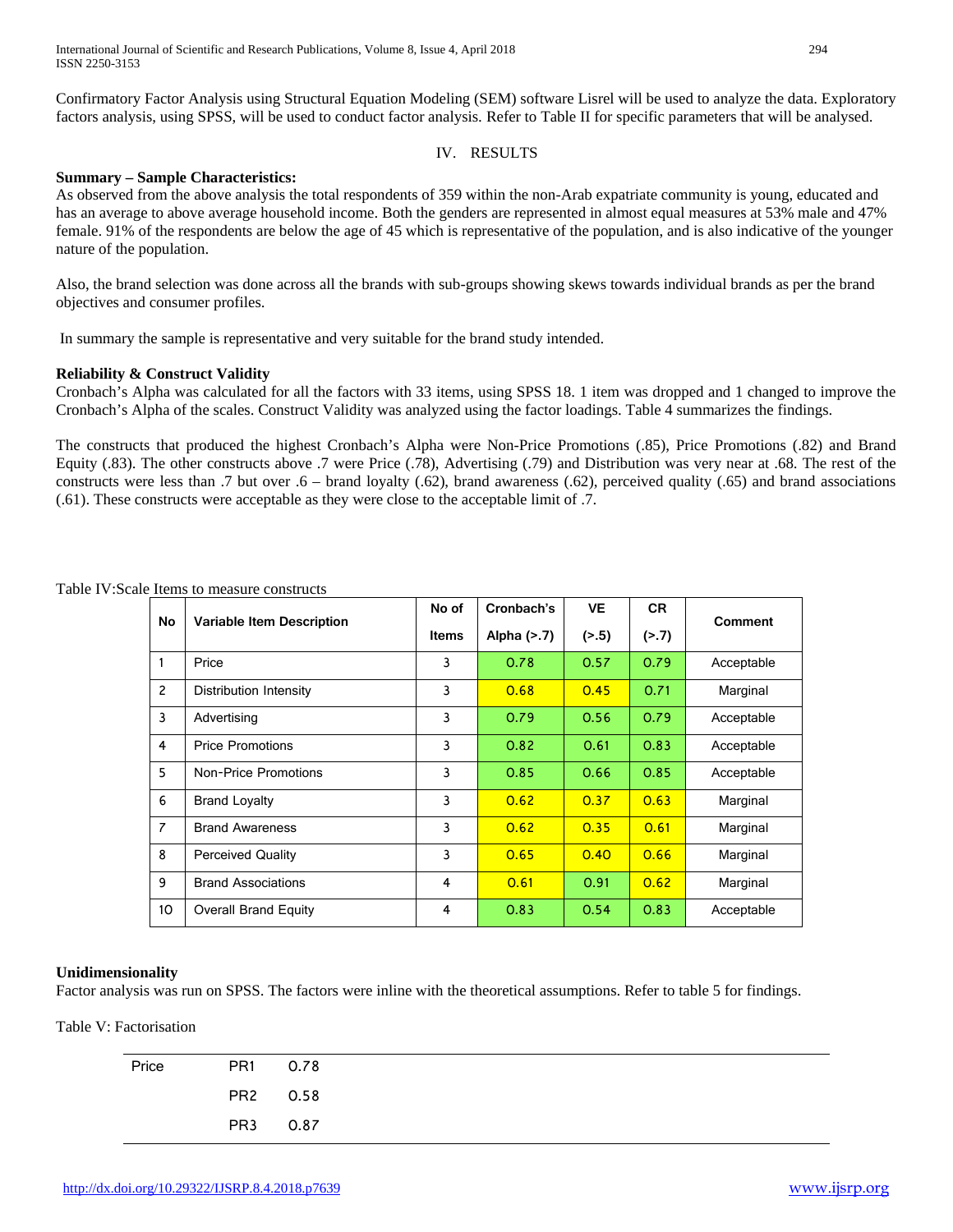| Distribution | DI1              | 0.50 |      |      |      |      |      |      |      |      |
|--------------|------------------|------|------|------|------|------|------|------|------|------|
| Intensity    | DI <sub>2</sub>  | 0.71 |      |      |      |      |      |      |      |      |
|              | DI3              | 0.78 |      |      |      |      |      |      |      |      |
| Advertising  | AD1              |      | 0.75 |      |      |      |      |      |      |      |
|              | AD <sub>2</sub>  |      | 0.67 |      |      |      |      |      |      |      |
|              | AD3              |      | 0.82 |      |      |      |      |      |      |      |
| Price        | PP <sub>1</sub>  |      |      | 0.79 |      |      |      |      |      |      |
| Promotions   | PP <sub>2</sub>  |      |      | 0.75 |      |      |      |      |      |      |
|              | PP3              |      |      | 0.81 |      |      |      |      |      |      |
| Non-Price    | NPP1             |      |      |      | 0.77 |      |      |      |      |      |
| Promotions   | NPP <sub>2</sub> |      |      |      | 0.81 |      |      |      |      |      |
|              | NPP3             |      |      |      | 0.85 |      |      |      |      |      |
| <b>Brand</b> | LO1              |      |      |      |      | 0.71 |      |      |      |      |
| Loyalty      | LO <sub>2</sub>  |      |      |      |      | 0.64 |      |      |      |      |
|              | OBE3             |      |      |      |      | 0.45 |      |      |      |      |
| <b>Brand</b> | AW1              |      |      |      |      |      | 0.53 |      |      |      |
| Awareness    | AW2              |      |      |      |      |      | 0.70 |      |      |      |
|              | AW3              |      |      |      |      |      | 0.53 |      |      |      |
| Perceived    | PQ1              |      |      |      |      |      |      | 0.50 |      |      |
| Quality      | PQ <sub>2</sub>  |      |      |      |      |      |      | 0.69 |      |      |
|              | PQ3              |      |      |      |      |      |      | 0.68 |      |      |
| <b>Brand</b> | AS1              |      |      |      |      |      |      |      | 0.51 |      |
| Associations | AS2              |      |      |      |      |      |      |      | 0.54 |      |
|              | AS3              |      |      |      |      |      |      |      | 0.53 |      |
|              | AS4              |      |      |      |      |      |      |      | 0.56 |      |
| Overall      | OBE1             |      |      |      |      |      |      |      |      | 0.70 |
| <b>Brand</b> | OBE <sub>2</sub> |      |      |      |      |      |      |      |      | 0.76 |
| Equity       | OBE4             |      |      |      |      |      |      |      |      | 0.75 |
|              | OBE5             |      |      |      |      |      |      |      |      | 0.74 |

## V. DISCUSSION

33 items were used to test 10 constructs. One item was removed from Loyalty and a Brand Equity item was moved to Loyalty as it showed better reliability. Overall the scale items showed good construct reliability and can be used in brand equity studies or to construct measurement scales within the English speaking expatriate community in UAE. As a practical use for marketing professionals - these scales can be used to measure brand equity within a category. Furthermore, they can also be used to measure brand equity dimensions of Loyalty, Awareness, Quality and Associations. This will allow brand managers to identify the strength and